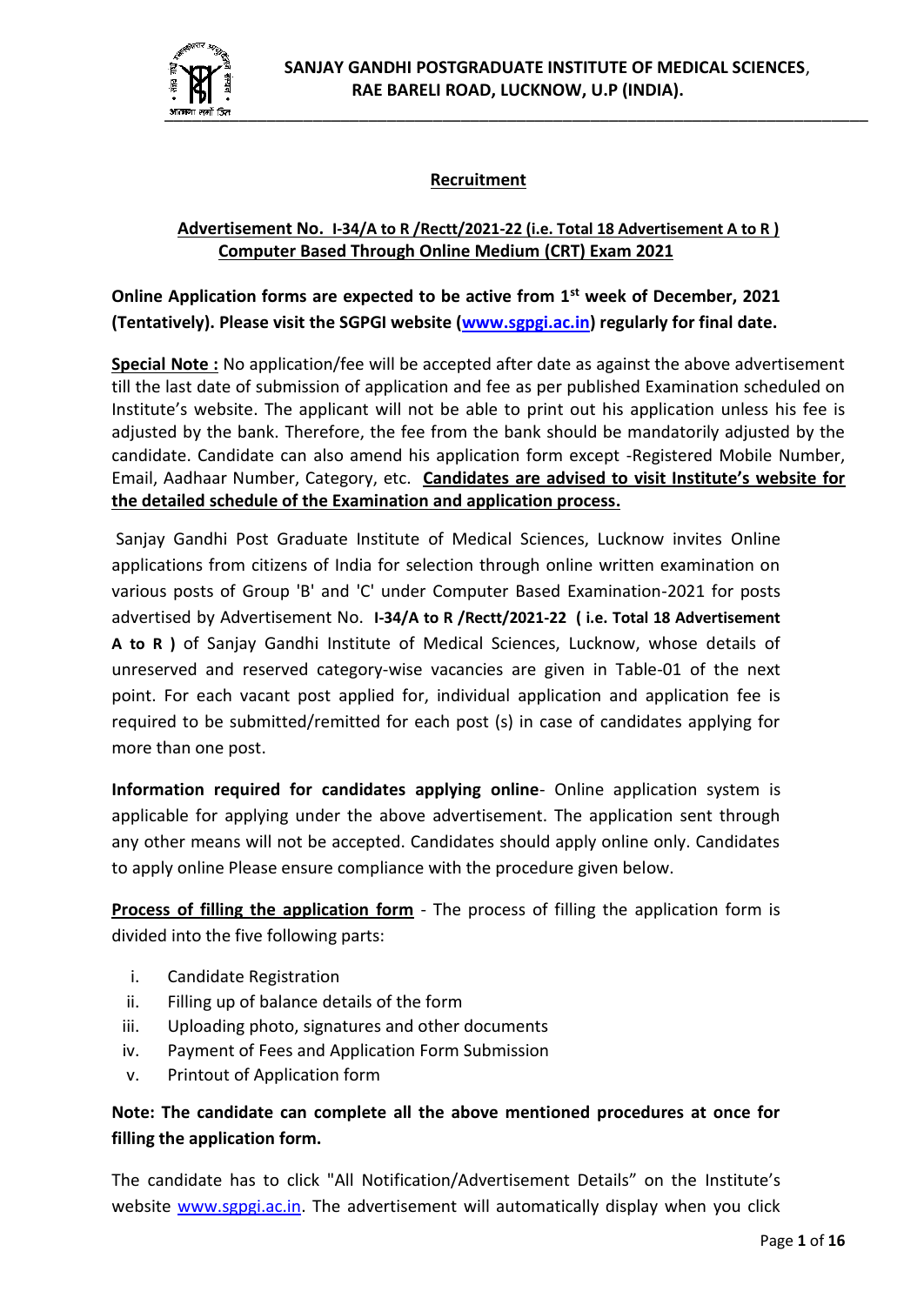on "Advertisement details". Candidates should read the said advertisement carefully and understand very well that they have the desired qualifications for the advertised posts and are covered under the prescribed age limit (18 to 40 years) prescribed for the post. Start the process of filling the application form only after that. In User Instruction, the candidates have been given guidelines for filling up of online applications. Therefore, the candidates must read the following User Instructions to fill the application: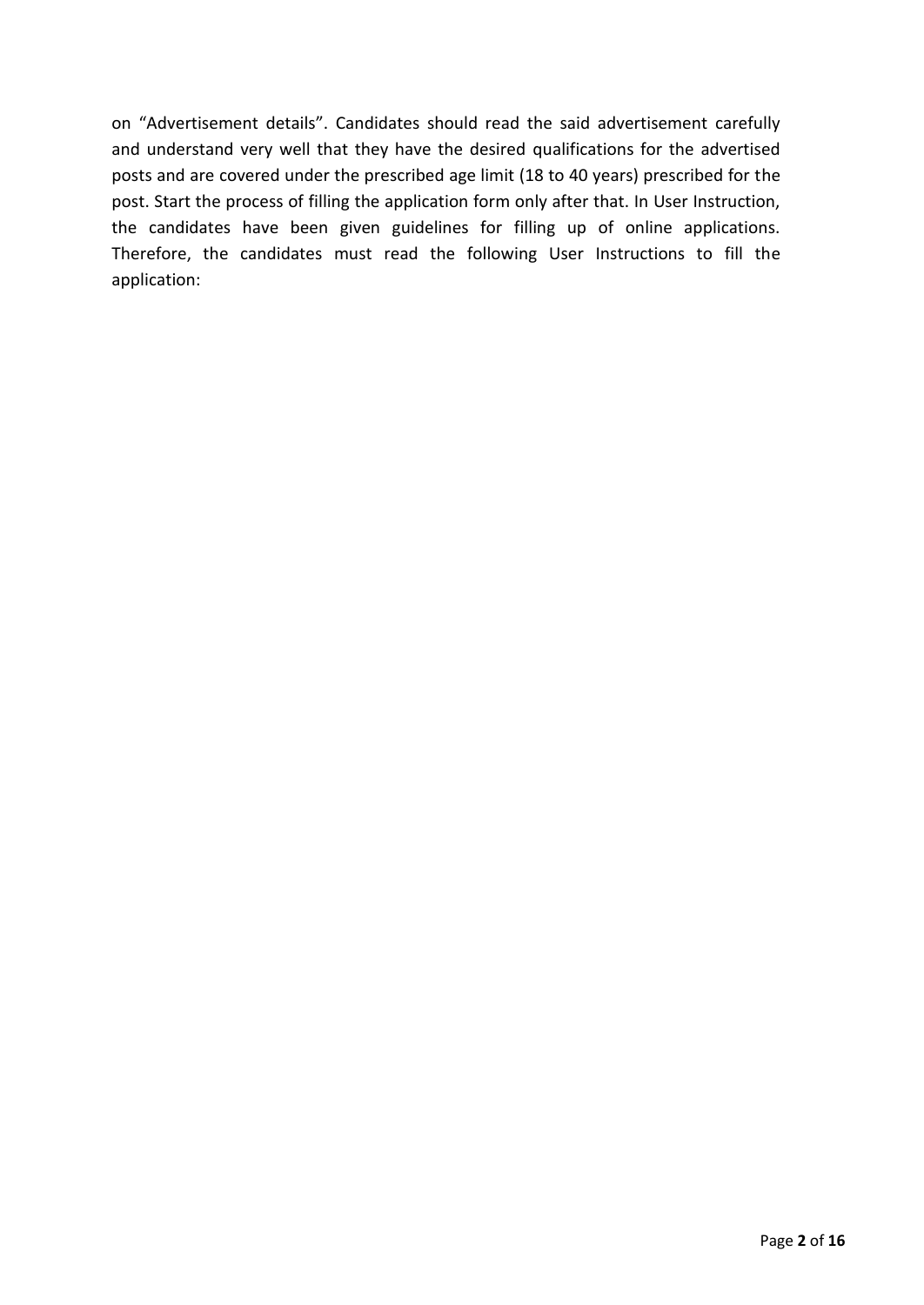The detail of vacant positions category wise (Vertical & horizontal) is here as under-

|                                          |                                                                |                                        | Table-1                  |                |                              |                          |              |                                               |
|------------------------------------------|----------------------------------------------------------------|----------------------------------------|--------------------------|----------------|------------------------------|--------------------------|--------------|-----------------------------------------------|
| <b>Advertisement No.</b>                 |                                                                | Number of vacant posts - Category-wise |                          |                |                              |                          |              | Pay<br><b>Matrix</b>                          |
| (To be mentioned in<br>application form) | <b>Name of Posts</b>                                           | <b>SC</b>                              | <b>ST</b>                | <b>OBC</b>     | <b>EWS</b>                   | <b>UR</b>                | <b>Total</b> | Level as<br>per 7 <sup>th</sup><br><b>CPC</b> |
| $\mathbf{1}$                             | $\overline{2}$                                                 | 3                                      | $\boldsymbol{4}$         | 5              | 6                            | $\overline{\phantom{a}}$ | 8            | 9                                             |
| I-34/A/Rectt/2021-22                     | <b>Medical Physicist</b>                                       | 01                                     | $\blacksquare$           | $01*$          | $\qquad \qquad \blacksquare$ | 01                       | 03           | Level-10                                      |
| I-34/B/Rectt/2021-22                     | (College<br>of<br><b>Tutor</b><br>Nursing)                     | 02                                     | $\overline{\phantom{0}}$ | 02             | 01                           | 03                       | 08           | Level-10                                      |
| I-34/C/Rectt/2021-22                     | <b>Technical Officer</b><br>(Sr. Perfusion)                    | $02*$                                  | $\blacksquare$           | $01*$          | $\blacksquare$               | $\blacksquare$           | 03           | Level-7                                       |
| I-34/D/Rectt/2021-22                     | <b>Medical Social Service</b><br><b>Officer Gr.II</b>          | 02                                     | $\overline{\phantom{0}}$ | 03             | 01                           | $04 + 01*$               | 11           | Level-6                                       |
| I-34/E/Rectt/2021-22                     | <b>Assistant Dietician</b>                                     | 02                                     | $\overline{\phantom{0}}$ | $01+01*$       | $\blacksquare$               | 02                       | 06           | Level-6                                       |
| I-34/F/Rectt/2021-22                     | <b>Physiotherapist Gr.-I</b>                                   | 02                                     | $\overline{\phantom{0}}$ | $03 + 01*$     | 01                           | 04                       | 11           | Level-6                                       |
| I-34/G/Rectt/2021-22                     | <b>Pharmacist Gr. III</b>                                      | 03                                     | $\overline{\phantom{0}}$ | $04 + 01*$     | 01                           | 05                       | 14           | Level-5                                       |
| I-34/H/Rectt/2021-22                     | <b>House Keeper</b><br>Gr-II                                   | $\blacksquare$                         | $\overline{\phantom{0}}$ | $01*$          | $\overline{\phantom{a}}$     | $01+01*$                 | 03           | Level-3                                       |
| I-34/I/Rectt/2021-22                     | Receptionist                                                   | $03+02*$                               |                          | $05 + 01*$     | 01                           | 06                       | 18           | Level-5                                       |
| I-34/J/Rectt/2021-22                     | <b>Junior Engineer (Civil)</b>                                 | 01                                     | ٠                        | 03             | 01                           | 04                       | 09           | Level-6                                       |
| I-34/K/Rectt/2021-22                     | <b>Junior Engineer</b><br>(Electrical/Electronics)             | 01                                     | $\overline{\phantom{0}}$ | 01             |                              | 02                       | 04           | Level-6                                       |
| I-34/L/Rectt/2021-22                     | <b>Junior Engineer</b><br>(Air-conditioning wing)              | 01                                     | $\overline{\phantom{0}}$ | $\blacksquare$ | $\blacksquare$               | 01                       | 02           | Level-6                                       |
| I-34/M/Rectt/2021-22                     | <b>Junior Engineer</b><br>(Mechanical)                         | 01                                     | $\overline{\phantom{0}}$ | -              | $\overline{\phantom{a}}$     | 01                       | 02           | Level-6                                       |
| I-34/N/Rectt/2021-22                     | <b>Data Entry Operator</b><br>Group - C                        | $02 + 01*$                             | 00                       | 03             | 01                           | $04 + 03*$               | 14           | Level-6                                       |
| I-34/O/Rectt/2021-22                     | <b>Keeper</b><br><b>Store</b><br>Cum<br><b>Purchase Asstt.</b> | 04                                     | $\overline{\phantom{0}}$ | 04             | 01                           | 06                       | 15           | Level-6                                       |
| I-34/P/Rectt/2021-22                     | <b>Personal Assistant</b>                                      | 02                                     | $\overline{\phantom{0}}$ | 03             | 01                           | 04                       | 10           | Level-6                                       |
| I-34/Q/Rectt/2021-22                     | Stenographer                                                   | $04 + 01*$                             |                          | 07             | 02                           | 08                       | $22**$       | Level-4                                       |
| I-34/R/Rectt/2021-22                     | <b>Driver</b><br>(Ordinary<br>Grade)                           | 00                                     |                          | $01+03*$       | $\qquad \qquad \blacksquare$ | $01+05*$                 | 10           | Level-2                                       |

\*Backlog Posts. \*\*Horizontal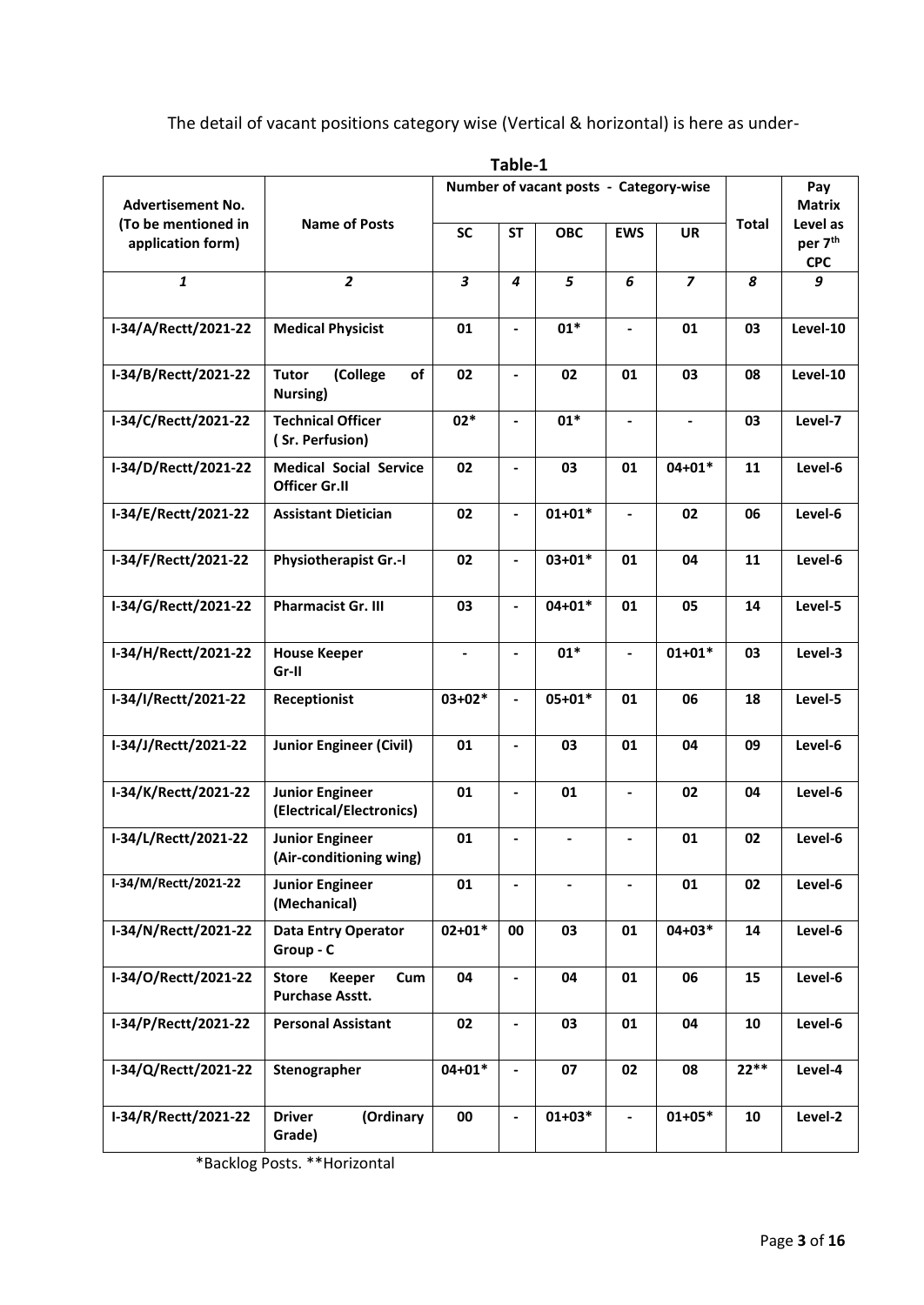#### **Note:-**

- 1. Applicants who have submitted their applications earlier against (i) Advt No. PGI/I-33/Rectt /2017-2018 (ii) Advt. No. I-55/2015-16 (iii) Advt. No. I-13/2013-14 and Advt No. I-02/Nursing College/2017-18 should also **apply afresh, if they fulfil the requisite qualification and experience**. However, their age shall be considered as per the earlier advertisement and the fees shall not be required to be deposited again, but a (self attested) photo copy of depositing fee/DD/transaction Id and (self attested) photo copy of earlier applied Application form must be uploaded at the appropriate Colum of the present Application Form. These relaxations will apply only after the verification of relevant information provided by the candidate. Any information provided by the candidate and found to be false at any stage of recruitment process, then the candidature of the candidate shall be summarily rejected.
- 2. The post of Technical Officer (Sr. Perfusion) in Advt. no. I-13/2013-14 at sl. N0. 4 were filled up and the same condition shall not apply for the post of Technical Officer (S r Perfusion).
- 3. The detailed advertisement can be seen at Institute's website [www.sgpgi.ac.in](http://www.sgpgi.ac.in/)
- 4. Numbers of posts/positions may increase/decrease.
- 5. Candidates are required to mention above Advertisement Number (column 1 of the above table) for the post applied for at appropriate column of application form.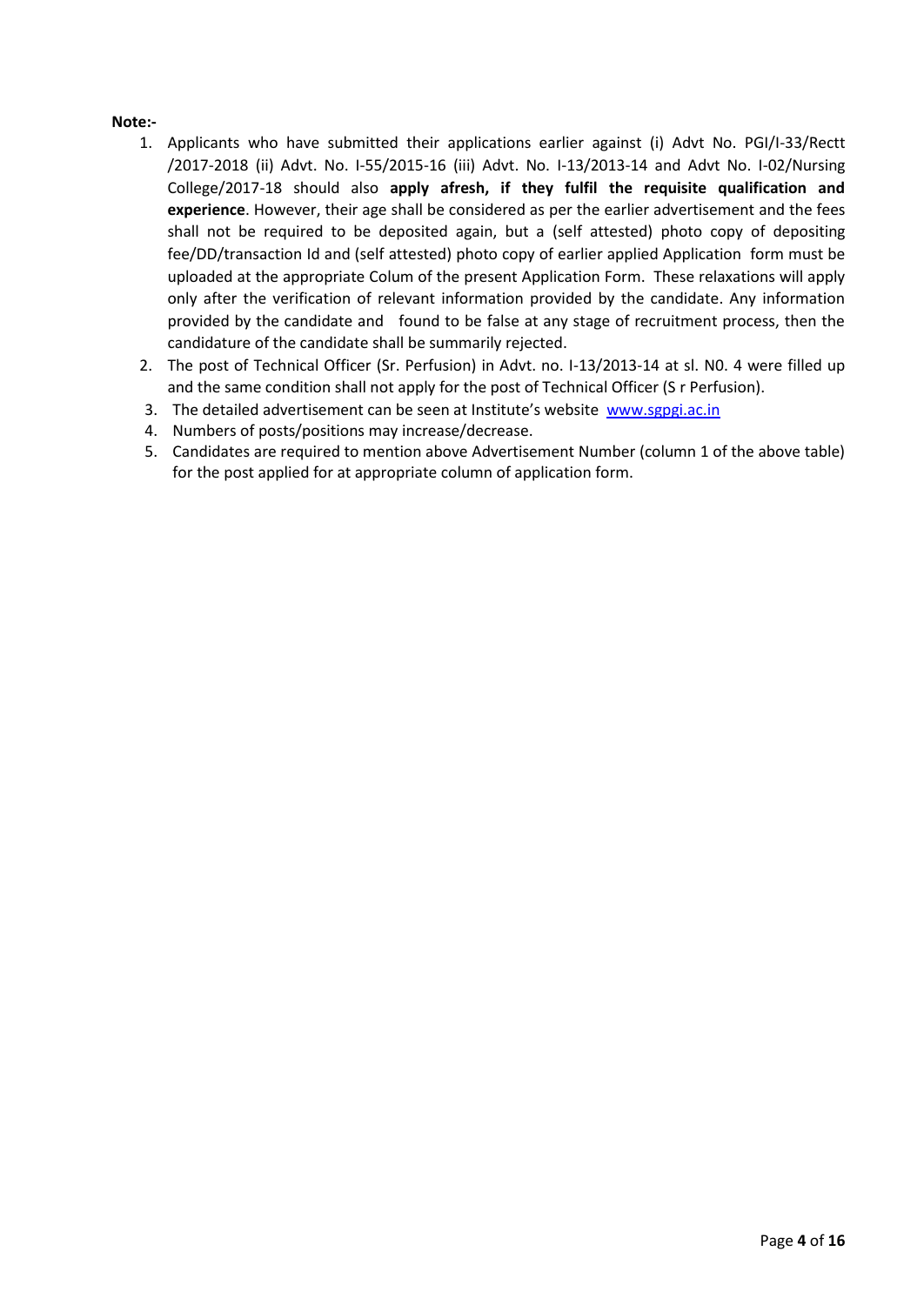Examination schedule and cities of examination and other information about recruitment will be uploaded separately on SGPGIMS, Lucknow website i.e[.www.sgpgi.ac.in](http://www.sgpgi.ac.in/)

In case of any queries, assistance of clarification regarding the advertisement, the Help-desk email id and phone number will be published on the Institute's website according to Examination schedule.

# GENERAL CONDITIONS

- 1. Aspiring applicants satisfying eligibility criteria in all respect can submit their ONLINE application only. On-line application (s) will be available on SGPGIMS, Lucknow websites [www.sgpgi.ac.in](http://www.sgpgi.ac.in/)
- 2. Applicants must fulfill all essential eligibility criteria, educational qualification, age limit, etc. as per appended Guidelines.

| SS.N<br>$\bullet$ | Category  | <b>Application fee</b> | GST @18% | <b>Total</b> |
|-------------------|-----------|------------------------|----------|--------------|
| 1.                | <b>UR</b> | $1000/-$               | $180/-$  | $1180/-$     |
| 2.                | OBC/EWS   | $1000/-$               | $180/-$  | $1180/-$     |
| 3.                | SC/ST     | $600/-$                | $108/-$  | $708/-$      |

3. Amount of non-refundable fee to be paid in respect of one post is as under:-

The candidates belonging to the other category (Horizontal) shall have to pay fee according to their original category.

- 4. Individual application and application fee is required to be submitted/ remitted for each post(s) separately. (in case of candidate applying for more than one post).
- 5. On-line Registration and submission process schedule will be published on Institute's website; Examination will be conducted according to the published schedule. Candidates are advised to visit Institute's website for the detail schedule of the Examination.
- 6. As per Acts and GOs on Reservation of Government of Uttar Pradesh may change the number of reserved vacancies in accordance with the prescribed/policy directions in the Ordinances/Orders.
- **7.** Reservation as per UP Govt including reservation of persons (EWSs) belonging to Economically Weaker Sections which is 10% against vacant posts in the above table, as per O.M. of the Government of Uttar Pradesh, Karmik Deptt ,Section-2, no. 1/2019/4/1/2002/ka-2/19 T.C.-II dated 18.2.2019, OM of Karmik Deptt ,Section-2, 5/2019/4/1/2002/ka-2/2019 T.C.I dated 13.8.2019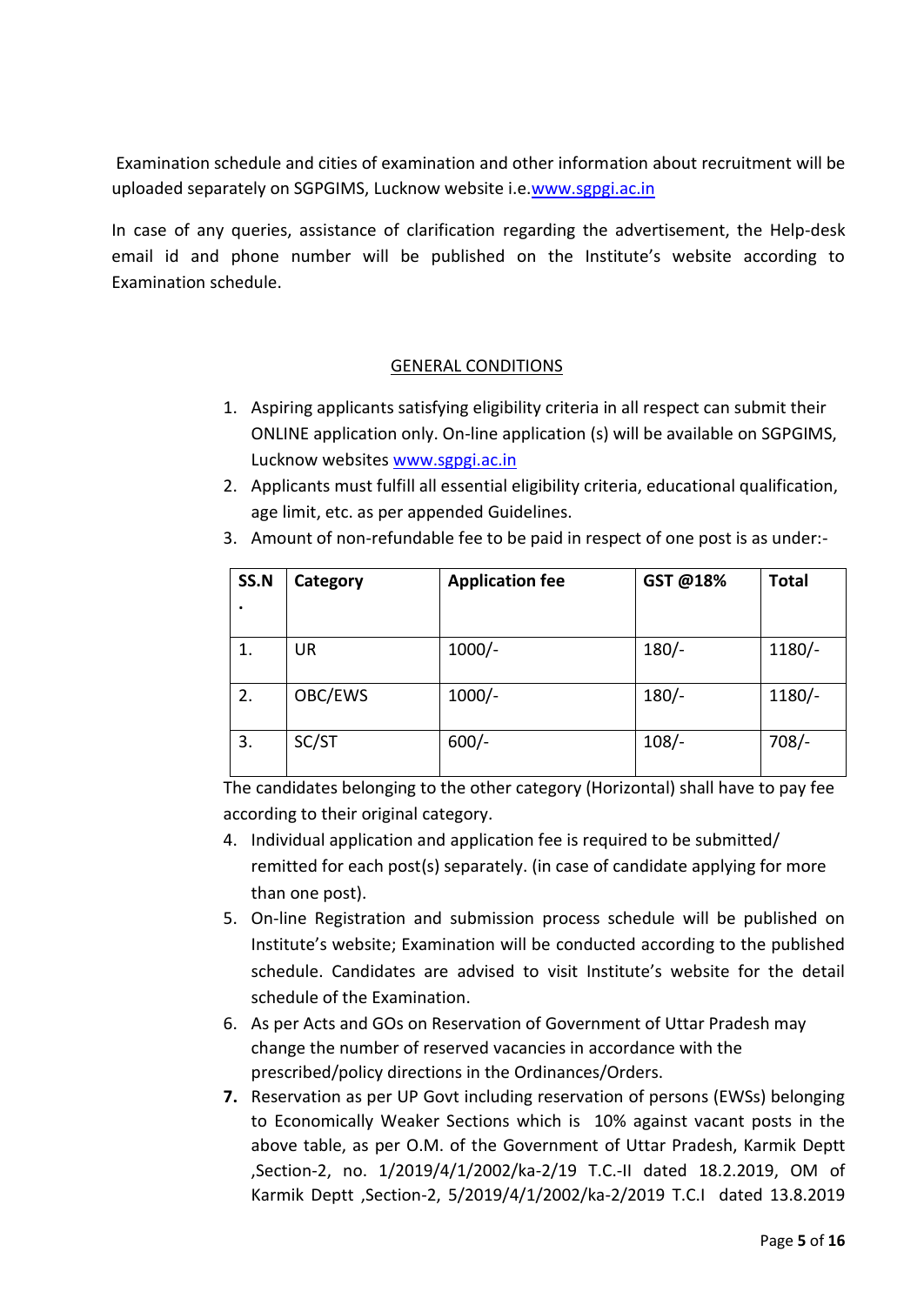and OM of the Government of Uttar Pradesh, Karmik Dept ,Section-2 OM No. 6/2019 /4/1/2002/ka-2/2019 T.C.I dated 23.10.2019.

- 8. Before applying, candidates must read the mandatory qualifications (academic) and others prescribed for vacant posts and ensure that they hold the required mandatory qualification (educational) and other for the post and only those who are covered under the prescribed age limit can apply online.
- 9. The Uttar Pradesh, Public Services, (Reservation for physically handicapped, dependent of freedom fighters and ex servicemen) Act 1993 , dated 29.12.1993 , and (Amendment) Act 2018 dated 01.09.2018 & (Amendment) Act 2021 vide Notification No. 450 (2/LXXIX-V-1-21-1-ka-12-21 Lucknow dated 10.03.2021 shall apply in the reservation under other category (i.e. Horizontal) and will be applicable only to the identified posts.
- 10. It is mandatory for the candidate to tick the requested post while registering; otherwise his/her application will not be accepted.
- 11. The number of vacancies mentioned in the above Table may increase or decrease.
- 12. Age relaxation for SC/ST & OBC candidates up to a maximum period of 05 years, as per appended guidelines and relevant GOs of Govt of UP.
- 13. In case of Orthopedic Physical Handicapped (OPH) candidates, age relaxation is up to maximum period of 10 years for General Category, 13 years for OBC category and 15 years for SC/ST category candidates as per appended guidelines and relevant GOs of Govt of UP.
- 14. In case of Permanent Government Employees who have rendered not less than 3 years regular and continuous service in the relevant field relax able up to maximum period of 5 years as per appended guidelines and relevant GOs of Govt of UP.
- 15. Relaxation to upper age limit in favor of Ex-serviceman will be as per Govt. of India rules.
- 16. No document including printed/ hard copy of online application forms are required to be sent by post. However, applicants are advised to keep one printed / hard copy of their application forms .
- 17. Candidates are required to give their preferences amongst three choice of Cities in which Exams to be conducted (list of cities will be published with the application forms). Exact centre will be given at time of issue of admit card. Effort will be made to allot centre to a candidates according to their given preferences. However, in case of non-availability of a slot at their preferred choices, closest other cities will be allotted. Decision of SGPGIMS, Lucknow will be final in this regard.
- 18. Applicants in regular employment must submit a "NO OBJECTION CERTIFICATE" from employers.
- 19. Candidates with valid application shall be issued call letter & admit card. These can be downloaded by candidates directly from Institute's website [www.sgpgi.ac.in](http://www.sgpgi.ac.in/) by entering their registration number / application number,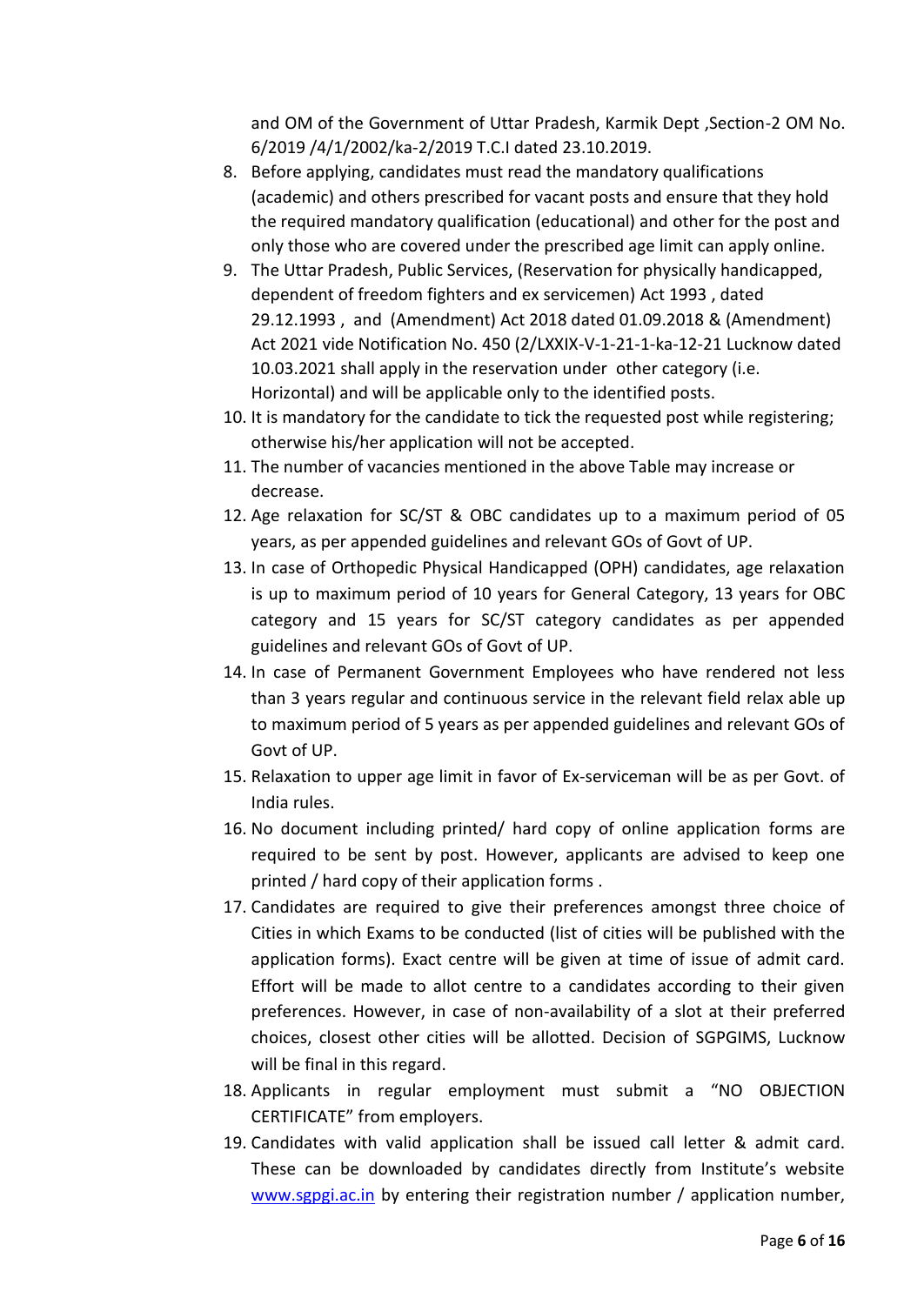Date of birth. Call letters will not be sent by post. This facility would be available on website accordingly as per published scheduled of examination.

- 20. No TA/DA shall be admissible for appearing in Written Test / Skill Test/ Interview.
- 21. All Disputes/differences or litigations shall be subject to territorial jurisdiction of Lucknow Court only.
- 22. Director SGPGIMS, Lucknow reserves rights to fill any or all of advertised posts or not to fill same without assigning any reason.

# **Age -Limit**

- 1- The decisive date of age calculation for recruitment to all the posts mentioned in the above table is 1st July, 2021 ( as, in case if Advt is released in between  $1<sup>st</sup>$  July to 31 December) and  $1<sup>st</sup>$  January (in case if Advt is released in between 1<sup>st</sup> January to 30<sup>th</sup> June). As such on 1st July, 2021, the candidate has attained the age of 18 years and has not attained the age of more than 40 years.
- 2- In case of candidates belonging to Scheduled Castes, Scheduled Tribes, OBCs and other such categories of candidates in Uttar Pradesh, the upper age limit will be as high as specified by the Government.
- 3- In case of Permanent Government Employees who have rendered not less than 3 years regular and continuous service in the relevant field relax able up to maximum period of 5 years as per GOs of Govt of UP, Karmik Anubhag -4 Ref No. -2-E.M./2001-Ka-42013 dated 27.08.2013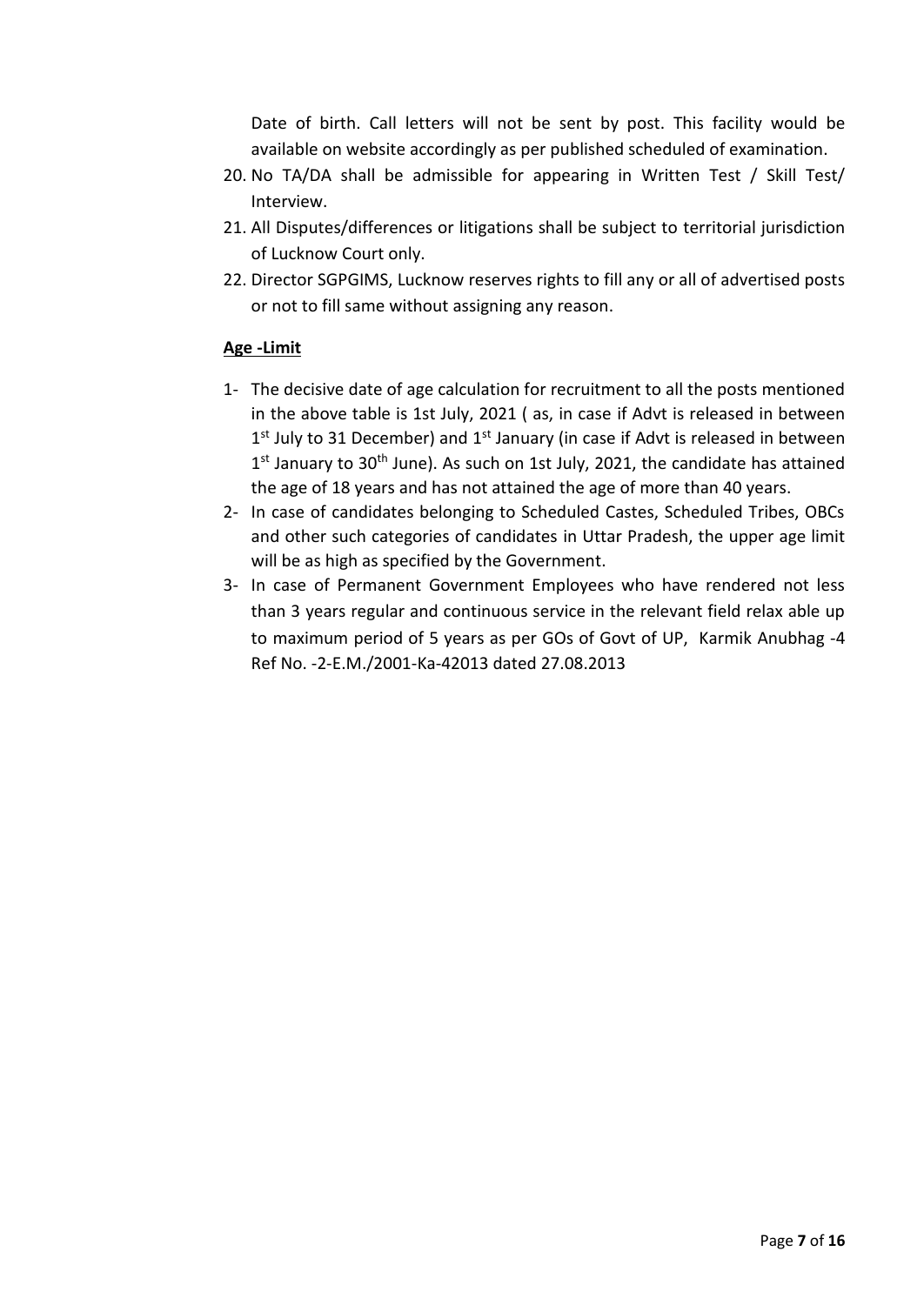# **Reservation-**

The Scheduled Tribes/Scheduled Castes/ Other Backward Castes (OBC) , EWS & other categories (i.e. horizontal ) reservation will be admissible as per the periodic/ existing orders of the Government of Uttar Pradesh.

## **Horizontal reservation:\*\***

- (a) As indicated in Table 01
- (b) The Uttar Pradesh, Public Services, (Reservation for physically handicapped, dependent of freedom fighters and ex servicemen) Act 1993 , dated 29.12.1993 and (amendment) Act 2018 dated 01.09.2018 &(Amendment) Act 2021 vide Notification No. 450 (2/LXXIX-V-1-21-1-ka-12-21 Lucknow dated 10.03.2021 shall apply in the Horizontal reservation and will be applicable only to the identified posts.

# **Essential Educational Qualification**

For recruitment to all the vacant posts mentioned in the above Table-1, it is mandatory for the candidate to hold the following mandatory qualifications (educational and other preferential qualifications) as on  $1<sup>st</sup>$  July 2021 as per guidelines appended.

| <b>S.N.</b>  | <b>Advt</b> | Name of the      | Grou | <b>Essential Eligibility Criteria</b>             |
|--------------|-------------|------------------|------|---------------------------------------------------|
|              | No.         | post             | p    |                                                   |
| $\mathbf{1}$ | I/34/A      | <b>Medical</b>   | B    | <b>Qualification:</b> A medical<br>physicist/     |
|              | /Rectt      | <b>Physicist</b> |      | radiation physicist/radiological physicist        |
|              | /2021-      |                  |      | shall have:                                       |
|              | 22          |                  |      | a post graduate degree in Physics<br>(i)          |
|              |             |                  |      | from a recognized university;                     |
|              |             |                  |      | (ii)<br>Post<br>M.Sc.<br>diploma<br>a<br>in       |
|              |             |                  |      | radiological/ medical physics from                |
|              |             |                  |      | a recognized university; and                      |
|              |             |                  |      | (iii) an internship of minimum<br>12              |
|              |             |                  |      | months in a recognized<br>- well                  |
|              |             |                  |      | radiation<br>equipped<br>therapy                  |
|              |             |                  |      | department.                                       |
|              |             |                  |      | <b>OR</b>                                         |
|              |             |                  |      | a basic degree in science from a<br>(i)           |
|              |             |                  |      | recognized university, with physics               |
|              |             |                  |      | as one of the main subjects;                      |
|              |             |                  |      | post graduate<br>(ii)<br>degree<br>a<br><i>in</i> |
|              |             |                  |      | radiological/medical physics from a               |
|              |             |                  |      | recognized university; and                        |
|              |             |                  |      | (iii)<br>internship of<br>minimum<br>12<br>an     |

#### $Table - 2$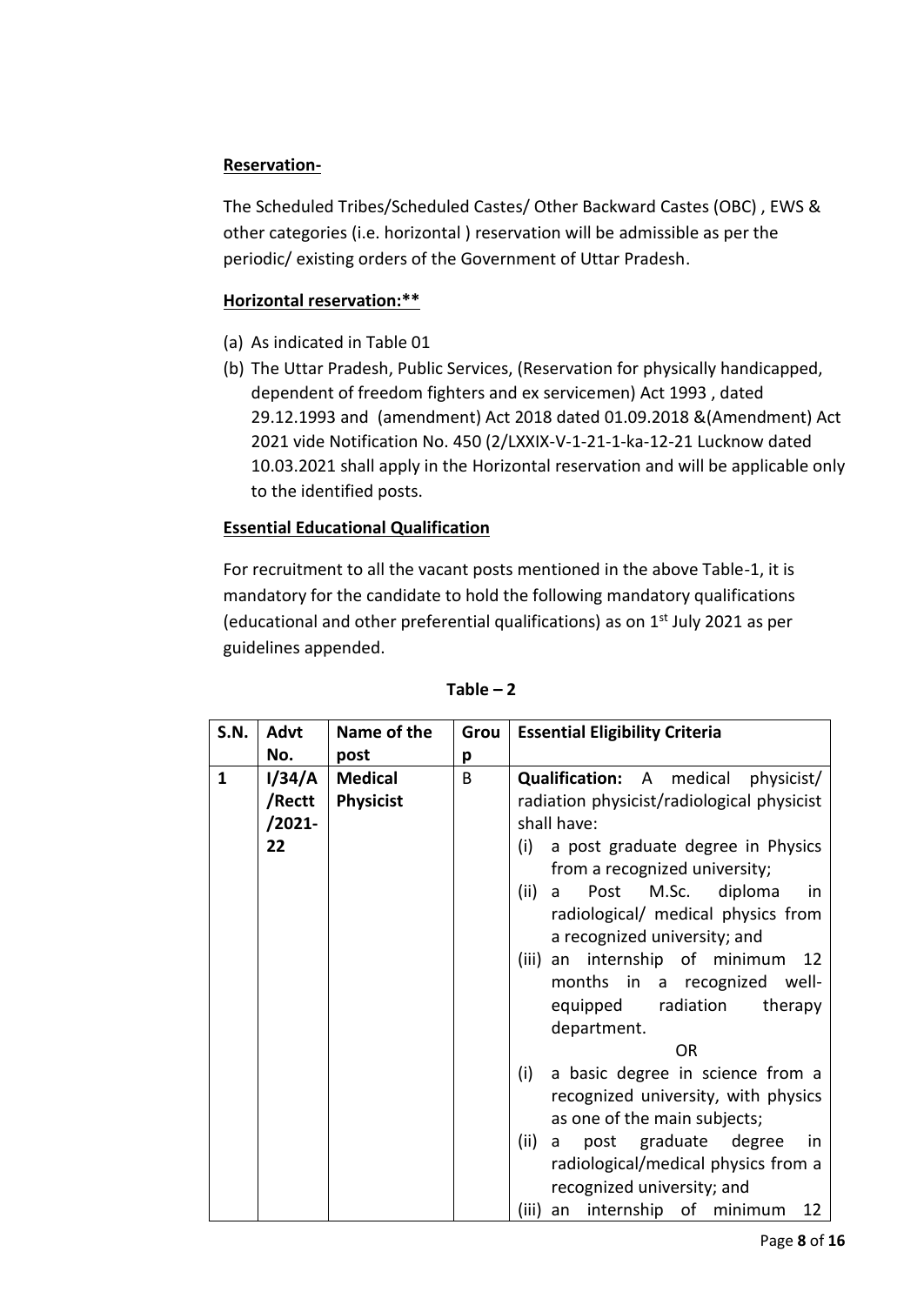|                |                                     |                                                           |              | months in<br>recognized<br>well-<br>a<br>equipped<br>radiation<br>therapy<br>department.                                                                                                                                                                                                                                                                                                                          |
|----------------|-------------------------------------|-----------------------------------------------------------|--------------|-------------------------------------------------------------------------------------------------------------------------------------------------------------------------------------------------------------------------------------------------------------------------------------------------------------------------------------------------------------------------------------------------------------------|
| $\overline{2}$ | 1/34/B<br>/Rectt<br>$/2021 -$<br>22 | <b>Tutor (College</b><br>of Nursing)                      | B            | (a) B.Sc. in Nursing from recognized<br>Institution / University. OR<br>registered nurse and midwife with<br>sister Tutors Diploma.<br>(b) Minimum of 03 years teaching<br>experience<br>nursing<br>after<br>in<br>obtaining<br>the<br>B.Sc.<br><b>Nursing</b><br>qualification.                                                                                                                                  |
| 3              | 1/34/C<br>/Rectt<br>$/2021 -$<br>22 | <b>Technical</b><br>Officer (Sr.<br><b>Perfusion</b>      | B            | B.Sc. degree with certificate of<br>perfusion Technology awarded by<br>recognized Institution/Association<br>/Authority (Such as Association of CVTS<br>of India) after training 5 years<br>experience in the field as perfusionist.                                                                                                                                                                              |
| 4              | I/34/D<br>/Rectt<br>$/2021 -$<br>22 | <b>Medical</b><br><b>Social Service</b><br>Officer Gr. II | $\mathbf C$  | i)<br>Master's Degree in Social Work<br>from<br>recognized<br>a<br>University/Institution.<br>ii)<br>Experience in the line with a<br>Welfare<br>of<br>Health<br>Agency,<br>preferably dealing with Medical/<br>Public Health Service.<br>Desirable: Specialization by experience<br>or qualification of training in Medical<br>including<br>Social<br>Work<br>psychiatric<br>services. Ability to use computers. |
| 5              | 1/34/E<br>/Rectt<br>$/2021 -$<br>22 | <b>Assistant</b><br><b>Dietician</b>                      | $\mathsf{C}$ | (1) M.Sc. (Food & Nutrition) from a<br>Recognized<br>University/<br>Institution<br>(2) 2 years experience in the line<br>Preferably in a large teaching Hospital.                                                                                                                                                                                                                                                 |
| 6              | 1/34/F<br>/Rectt<br>$/2021 -$<br>22 | Physio<br><b>Therapist</b><br>Gr. I                       | $\mathsf{C}$ | Intermediate with science with 3 years<br>Diploma in Physiotherapy.                                                                                                                                                                                                                                                                                                                                               |
| 7              | I/34/G<br>/Rectt<br>$/2021 -$<br>22 | Pharmacist<br>Gr.III                                      | $\mathsf{C}$ | Diploma in Pharmacy from a recognized<br>Institute and with 03 years experience<br>in the line in a large (more than 200<br>bedded) hospital.                                                                                                                                                                                                                                                                     |
| 8              | I/34/H<br>/Rectt<br>$/2021 -$<br>22 | <b>House Keeper</b><br>Gr-II                              | $\mathsf{C}$ | Diploma<br>in<br>catering<br>hotel<br>or<br>management or House keeping with 3<br>Guest<br>years<br>exp.<br>House/<br>in<br>Canteen/Hotel or similar establishment.                                                                                                                                                                                                                                               |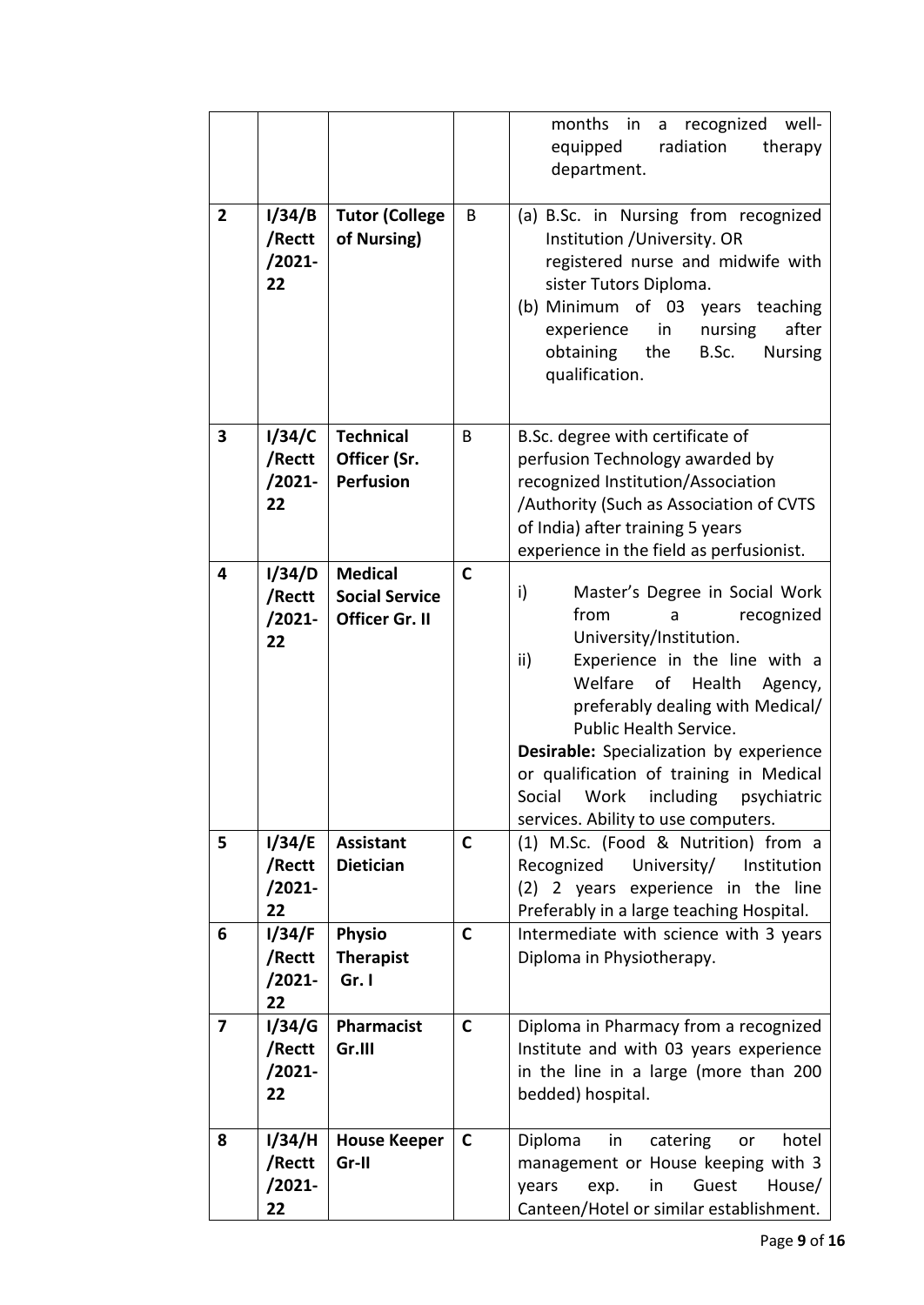| 9<br>10 | 1/34/1/<br>Rectt/<br>2021-<br>22<br>1/34/J | Receptionist<br>Junior                                           | $\mathsf{C}$<br>$\mathbf C$ | Graduate with High Second Class (Marks<br>above 55%) with one of the following<br>subjects:<br>Social<br>Work/<br>Sociology/<br>Psychology with diploma in Journalism/<br>Mass Communication / Public Relation<br>First class Diploma in Civil Engineering                                                                                       |
|---------|--------------------------------------------|------------------------------------------------------------------|-----------------------------|--------------------------------------------------------------------------------------------------------------------------------------------------------------------------------------------------------------------------------------------------------------------------------------------------------------------------------------------------|
|         | /Rectt<br>/2021-<br>22                     | <b>Engineer</b><br>(Civil)                                       |                             | with 02 years experience.                                                                                                                                                                                                                                                                                                                        |
| 11      | I/34/K<br>/Rectt<br>$/2021 -$<br>22        | <b>Junior</b><br><b>Engineer</b><br>(Electrical/Ele<br>ctronics) | $\mathsf{C}$                | Electrical<br>/Electronic<br>Diploma<br>in<br>Engineering in First Division with two<br>years experience in the line.                                                                                                                                                                                                                            |
| 12      | 1/34/L<br>/Rectt<br>$/2021 -$<br>22        | Junior<br><b>Engineer (Air-</b><br>Conditioning<br>wing)         | $\mathsf{C}$                | Diploma<br>in<br>Mechanical<br>03<br>years<br>Engineering with specialized course in<br>A/C<br>Refrigeration<br>and<br>desirable<br>experience in the line.                                                                                                                                                                                      |
| 13      | 1/34/<br>M/Rec<br>tt/202<br>$1 - 22$       | <b>Junior</b><br><b>Engineer</b><br>(Mechanical)                 | $\mathsf{C}$                | Diploma in Mechanical Engineering in<br>First Division with two years experience<br>in the line.                                                                                                                                                                                                                                                 |
| 14      | I/34/N<br>/Rectt<br>/2021-<br>22           | <b>Entry</b><br>Data<br>Operator<br>Group - C                    | $\mathbf C$                 | preferably<br>with<br>Graduate<br>Maths/<br>Physics/ Statics + DOE Diploma (O level)<br>+1 year experience.                                                                                                                                                                                                                                      |
| 15      | 1/34/O<br>/Rectt<br>$/2021 -$<br>22        | Store Keeper<br>cum Purchase<br>assistant                        | $\mathsf{C}$                | Science<br>Commerce<br>Graduate<br>in<br>$\sqrt{2}$<br>(above 55%) with Diploma in Material<br>Management of two years duration,<br>two years experience of stores and<br>knowledge of computers.                                                                                                                                                |
| 16      | 1/34/P<br>/Rectt<br>$/2021 -$<br>22        | Personal<br><b>Assistant</b>                                     | $\mathsf{C}$                | Graduate (above 55%) with speed of 80<br>w.p.m. in Hindi & English stenography<br>and 40/35 w.p.m. in English and Hindi<br>typing and knowledge in computer<br>application with three years experience.<br>In absence of candidates with bilingual<br>stenography candidates with English<br>Stenography<br>be<br>considered<br>may<br>eligible. |
| 17      | I/34/Q<br>/Rectt<br>$/2021 -$<br>22        | Stenographer                                                     | $\mathsf{C}$                | Candidate should be Graduate (above<br>55%) with speed of 80 w.p.m. in Hindi &<br>English stenography and 40/35 w.p.m.<br>English<br>and<br>Hindi<br>typing<br>in<br>and<br>knowledge in computer applications. In<br>absence of candidates with bilingual<br>stenography candidates with English<br>Stenography<br>considered<br>be<br>may      |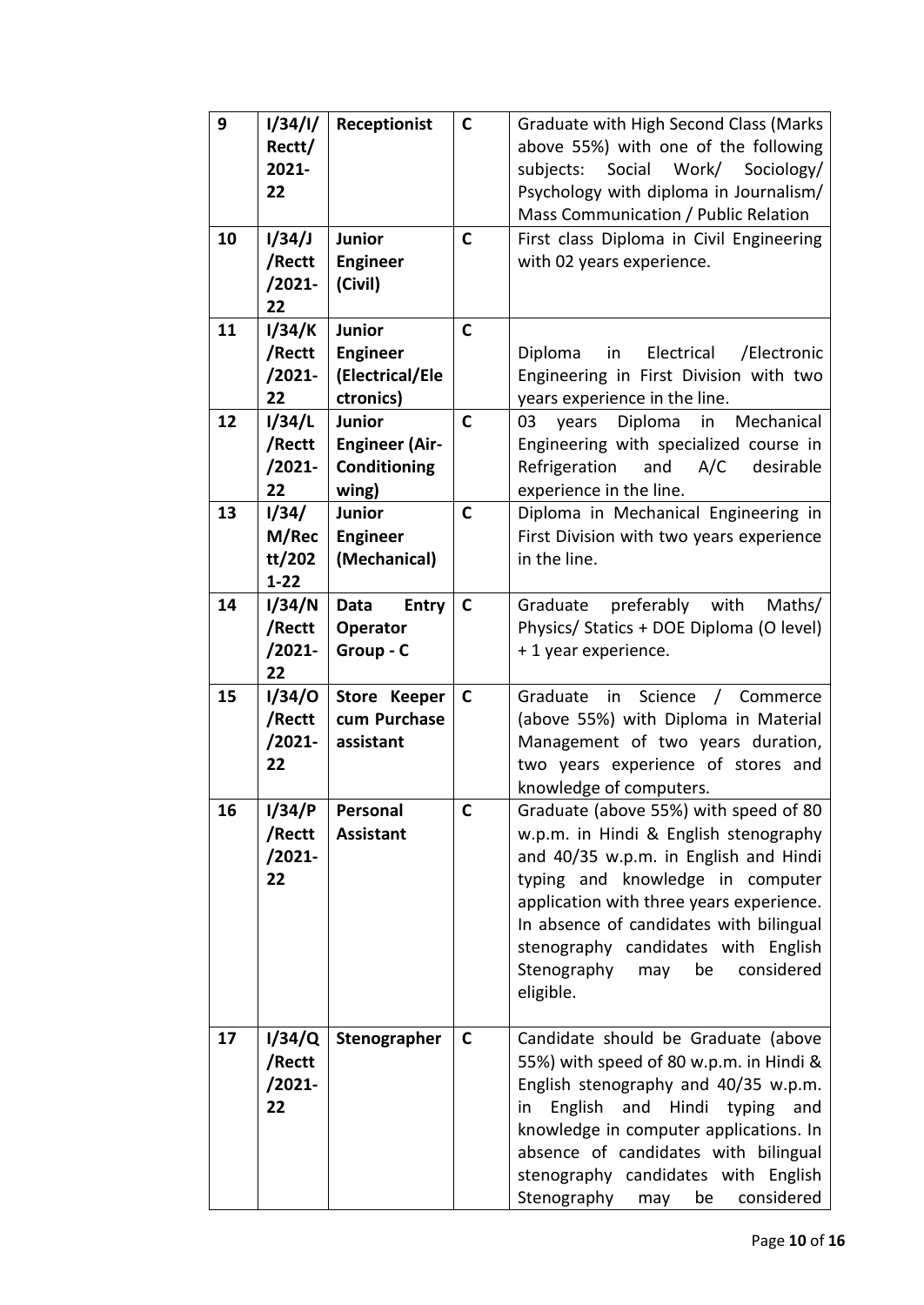|    |                                  |                                      |   | eligible.                                                                                                                                                                                                                                           |
|----|----------------------------------|--------------------------------------|---|-----------------------------------------------------------------------------------------------------------------------------------------------------------------------------------------------------------------------------------------------------|
| 18 | I/34/R<br>/Rectt<br>/2021-<br>22 | <b>Driver</b><br>(Ordinary<br>Grade) | C | Driving License<br>Valid<br>for<br>driving heavy vehicles.<br>ii)<br>Knowledge<br>of<br>Motor<br>Mechanism<br>iii)<br>Experience: 3 years<br>Desirable: 8 <sup>th</sup><br>passed. 3<br>years<br>Guard/Civil<br>service<br>Home<br>as<br>Volunteer. |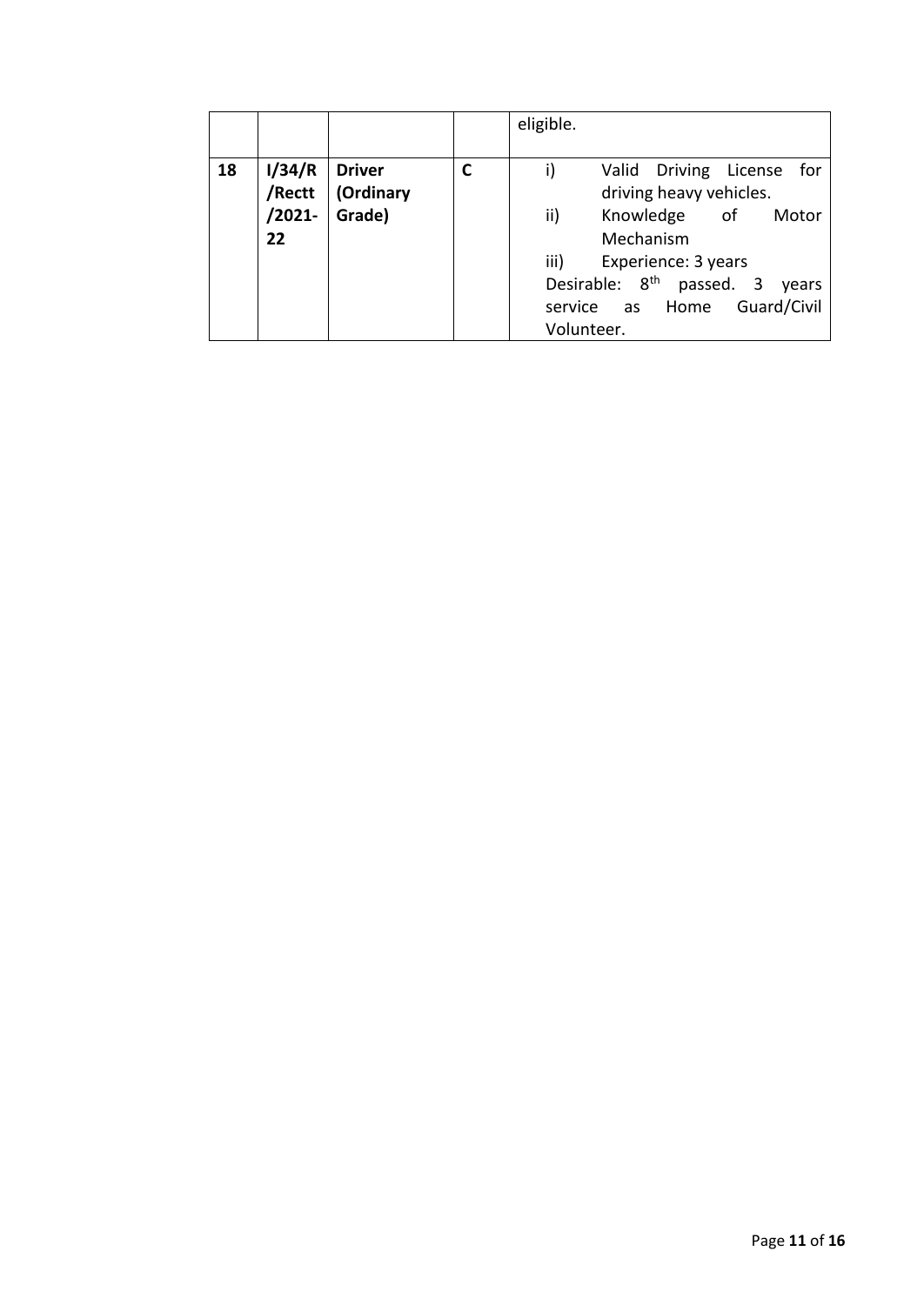## **Guidelines/ Procedure for Direct Recruitment of**

#### **Group - B (non-gazetted) & Group - C Posts**

Full advertisement is being hosted at the Institute website **http://www.sgpgi.ac.in Application Form**:

Application form is made available online at the Institute website **[http://www.sgpgi.ac.in](http://www.sgpgi.ac.in/)**as per schedule. Applicants can submit their application online. There is no provision for offline application.

**Application Fee:** Payable online at the link given at appropriate place.

Schedule of Fee-

| For Group B, C posts                  | Rs. 1,000/-                       |  |  |
|---------------------------------------|-----------------------------------|--|--|
|                                       | Rs. 600/- for Reserved Candidates |  |  |
| <b>For Group D posts</b>              | Rs.500/-                          |  |  |
|                                       | Rs. 300/- for Reserved Candidates |  |  |
| (Application Fee is 'Non-refundable') |                                   |  |  |

## **Age, Qualifications and Experience:**

- **i)** Age for all posts shall be applicable, as notified by the State (UP) Government from time to time.-(Maximum – 40 years , Minimum- 18 years) vide Notification no. 18/2/81-Ka-2/2012 dated 06.06.2012 Karmik Anubhag-2 UP Govt
- **ii)** Age relaxation shall be applicable, as notified by the State (UP) Government from time to time.
- **iii)** Cutoff date for age, qualifications and experience
	- (a) If an advertisement is released between  $01^{st}$  January to  $30^{th}$  June then it will be  $1^{st}$ January of that year.
	- (b) If an advertisement is released between  $01<sup>st</sup>$  July to  $31<sup>st</sup>$  December then it will be  $01<sup>st</sup>$  July of that year.

#### **Reservation**:

Reservation Rules shall be applicable, as notified by the State (UP) Government from time to time. Vide "The U.P. Public services (Reservation for SC,ST and Other Backward Classes) Act, 1994" and "The UP Public Services (Reservation for Economically weaker sections) Act 2020"

#### **Status of the Application:**

Will be displayed at the Institute website. [www.sgpgi.ac.in](http://www.sgpgi.ac.in/)

#### **Screening:**

The candidates are advised to go through the requirements of age, educational qualification, experience, etc. as mentioned in the advertisement and satisfy themselves before applying that they are eligible for the respective post. In anticipation of a huge number of applicants, scrutiny of the eligibility criteria e.g. age, qualifications, experience, etc. will not be undertaken at the time of the Common Recruitment Test (CRT). Applications without application fee will be rejected. All applications with application fee shall be accepted provisionally and all candidates will be allowed to appear provisionally in the Common Recruitment Test (CRT).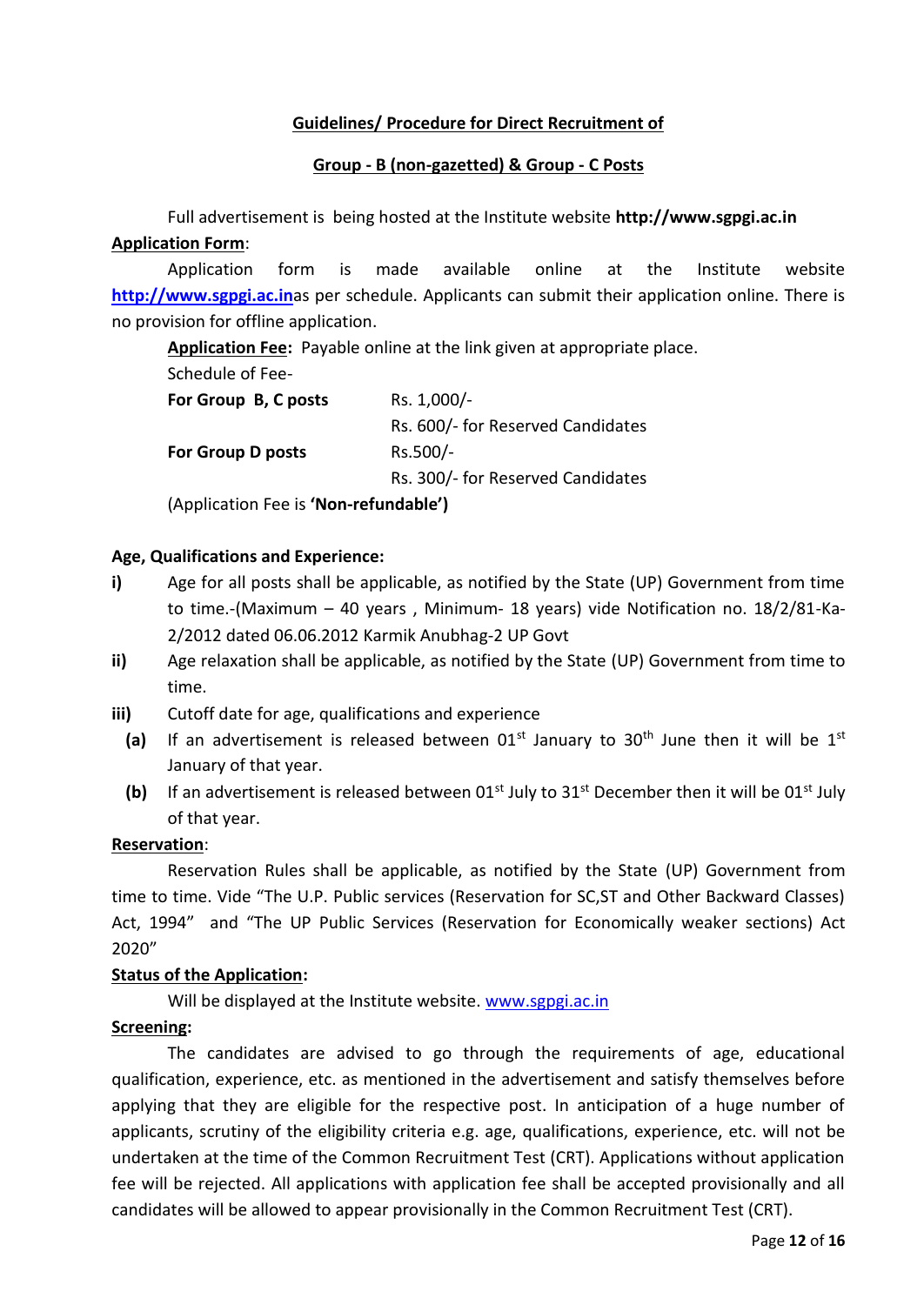If any candidate is found not fulfilling the prescribed age, qualification, experience and any other eligibility criteria as per the advertisement, at any stage of the recruitment process, even if the candidate figures in the merit list of the Common Recruitment Test (CRT), his/her candidature will be treated as cancelled without any further notice and the post will be forfeited. Candidature will be cancelled at any stage if any information or claim is not substantiated on the scrutiny of the documents by the Institute.

## **Selection Process:**

The selection will be done on the basis of the marks obtained in the Common Recruitment Test (CRT) only.

## **Hall Ticket for the Common Recruitment Test (CRT):**

The applicants can print their hall ticket for the Common Recruitment Test (CRT) online from the Institute website www.sgpgi.ac.in

# **Common Recruitment Test (CRT):**

For all posts, a Common Recruitment Test (CRT) will be held. The Common Recruitment Test (CRT) will be of **02 hours duration** and will be of **100 marks**. It will contain multiple choice questions (MCQs)

60 marks on the subject(s) related to the post and of the level of the qualifications required

10 marks on General English

10 marks on General Knowledge

10 marks on Reasoning

10 marks on Mathematical Aptitude.

1 (one) mark will be given for the correct answer and 1/3 (one-third) mark will be deducted for the wrong answer (i.e. there will be negative marking)

Minimum qualifying marks of the Common Recruitment Test (CRT) for all posts will be:-

50% for General, EWS, OBC.

45% for SC & ST

#### **Skill Test/ Technical Examination:**

A Skill Test/ Technical Examination will be conducted after the Common Recruitment Test (CRT), wherever required e.g. for the posts of Stenographer, Personal Assistant (PA), Lower Division Assistant (LDA) at present. Candidates equal to three times the number of posts advertised in each category will be shortlisted after the Common Recruitment Test (CRT) to appear for the Skill Test/ Technical Examination in Stenography/ Typing Test etc. In case of a tie at the last place, all applicants who tie at the last place at the Common Recruitment Test (CRT) will be called for the Skill Test/ Technical Examination. This list will be declared in order of Roll No./ in alphabetical order (NOT in order of merit). In such cases, however, the Skill Test/ Technical Examination will be only qualifying in nature and such marks (of the Skill Test/ Technical Examination) shall not be counted in the overall selection procedure i.e. the final selection will be made on the basis of the marks obtained in the Common Recruitment Test (CRT) only by the candidates who qualify the Skill Test/ Technical Examination.

**Eligibility Status for the Skill Test/ Technical Examination:**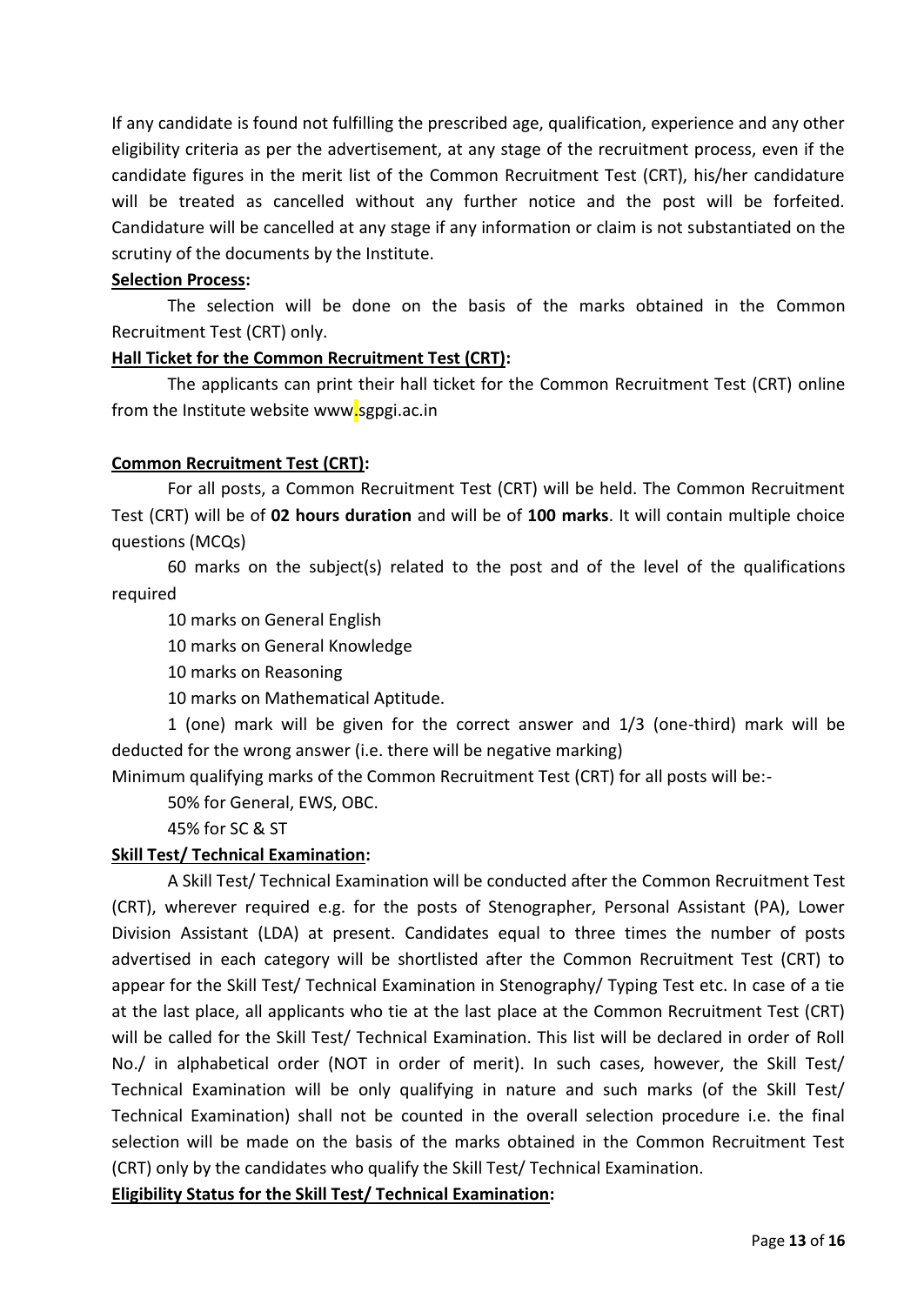The list of applicants eligible for the Skill Test/ Technical Examination (wherever required) after the Common Recruitment Test (CRT) will be declared on the Institute website.

# **Final Merit List**:

The final merit list will be prepared based on the marks obtained in the Common Recruitment Test (CRT) **only** for all categories (i.e. GENERAL, OBC, SC, ST, EWS, etc) separately and rank will be awarded to all qualified applicants. While preparing the merit list for the General category, all applicants (including those from the reserved categories) will be taken into consideration, but while preparing the merit list for a reserved category, **only** applicants of that category will be taken into consideration. The same method will be applicable in all reserved categories.

**Resolution of Tie:** In cases where more than one candidate secures equal marks, the tie will be resolved (i) First by using the date of birth, with older candidate placed higher (ii) If not resolved by the date of birth, it will be resolved by the number of wrong answers/ negative marks, those with less wrong answers/ negative marks placed higher.

#### **Results:**

All results will be declared on the Institute website.

## **NOTE**:

All selections made against a specific advertisement shall be applicable only for that specific advertisement, and wait list would be prepared as per the provisions of the State (UP) Government in this regard.

Canvassing in any form will be a disqualification.

Any dispute in regard to any matter referred to herein shall be subject to the jurisdiction of Lucknow Courts only.

**Recruitment Cell** (under the overall charge of the Joint Director (Administration):

Will conduct the recruitment process including posting of the advertisement on the Institute website, receiving and screening (regarding submission of application fee only) the application forms, declaration of the results at various stages of the recruitment process on the Institute website, sending the formal appointment letters (through email, SMS, speedpost/registered AD, etc) and any other function related to the recruitment process.

# **Examination Cell:**

The Examination Cell of the Institute will obtain the MCQs for the Common Recruitment Test (CRT) and will conduct the Skill Test/ Technical Examination, wherever required, with the concerned Departments/ Sections and coordinate with the Recruitment Cell and the Common Recruitment Test (CRT) conducting agency.

#### **Supervising Committee:**

The Director will constitute a Committee to supervise the recruitment process being conducted by the Recruitment Cell, Examination Cell and the Common Recruitment Test (CRT) conducting agency.

#### **Other observations**-

1. Higher qualification will not be considered a disqualification for any post.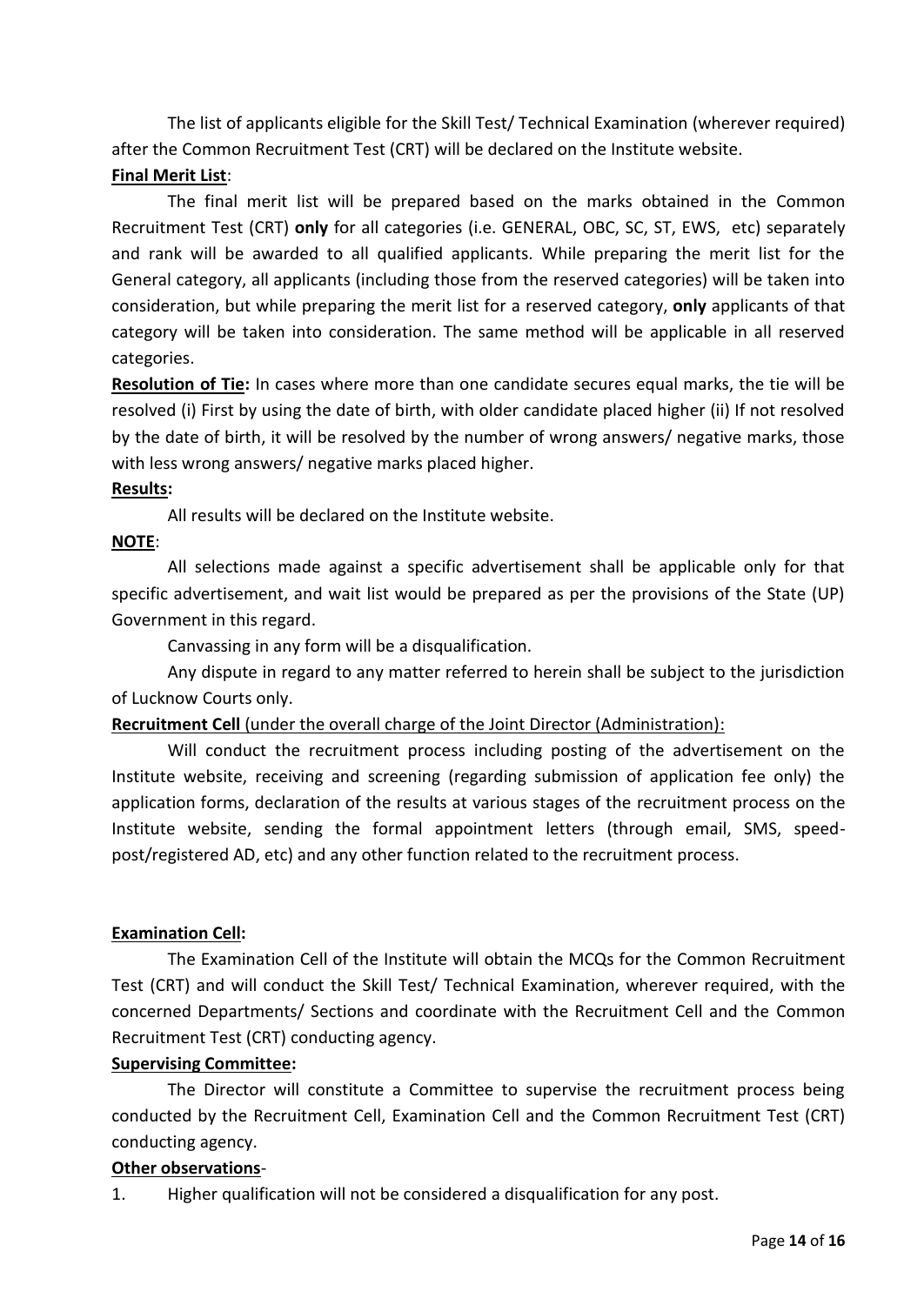- 2. Working experience in Government/ semi government organization wherever applicable will include experience either on regular post or outsourced/contractual, with accompanying evidence based certificate. Applicant will submit an affidavit that experience mentioned in the certificate is true and SGPGIMS may verify the facts from the concerned Institution/ Party.
- 3. For posts having experience as an Essential Criteria, the experience which has been acquired only after obtaining essential qualification will be considered as valid.
- 4. Any dispute with regard to any matter referred herein shall be subject to the jurisdiction of Lucknow court alone.

## **Note :**

- 1. The Notification of "The Uttar Pradesh Direct Recruitment to Junior Level Posts (Discontinuation of interview) Rules 2017" Notification Miscellaneous No. 4/2017/1/1/2017-Ka-2 Dated 31 August 2017, the earlier provisions/guidelines in respect of recruitment of group 'B' (Non Gazetted), group 'C' and group 'D' are superseded by this rule 2017 and recommended to adopt these Rules for recruitment of group 'B' (Non Gazetted), group 'C' and group 'D' posts of the Institute.
- 2. Section 4(C) of the said Rule about Skill Test or Technical Examination was discussed in detail. It currently applies for the following posts
	- a. **Stenographer:-** Candidate should be Graduate (above 55%) with speed of 80 w.p.m. in Hindi & English stenography and 40/35 w.p.m. in English and Hindi typing and knowledge in computer applications. In absence of candidates with bilingual stenography candidates with English Stenography may be considered eligible.
	- b. **Personal Assistant (PA):-** Graduate (above 55%) with speed of 80 w.p.m. in Hindi & English stenography and 40/35 w.p.m. in English and Hindi typing and knowledge in computer application with three years experience. In absence of candidates with bilingual stenography candidates with English Stenography may be considered eligible.
	- c. **Lower Division Assistant (LDA):-** Graduate with knowledge of noting & drafting and 1 year experience in Govt./ Semi Govt. organization with knowledge of typing having speed of 35 w.p.m. in Hindi & 40 w.p.m. in English and knowledge of Computer.
- 3. The Certificate for the required skill e.g. stenography speed, typing speed, computer applications, etc is available from any competent authority/recognized institution, then that certification will suffice. However, if such a certificate is not available, Skill Test/ Technical Examination will be held. Candidates equal to three times the number of posts advertised in each category will be shortlisted after the Common Recruitment Test (CRT) to appear for the Skill Test/ Technical Examination in Stenography/ Typing Test etc. In case of a tie at the last place, all applicants who tie at the last place will be called for the Skill Test/ Technical Examination. This list will be declared in order of Roll No./ in alphabetical order (NOT in order of merit). In such cases, however, the Skill Test/ Technical Examination will be only qualifying in nature and such marks (of the Skill Test/ Technical Examination) shall not be counted in the overall selection procedure i.e. the final selection will be made on the basis of the marks obtained in the CRT only by the candidates who qualify the Skill Test/ Technical Examination. It may, therefore, so happen that a candidate who stands high in the merit list